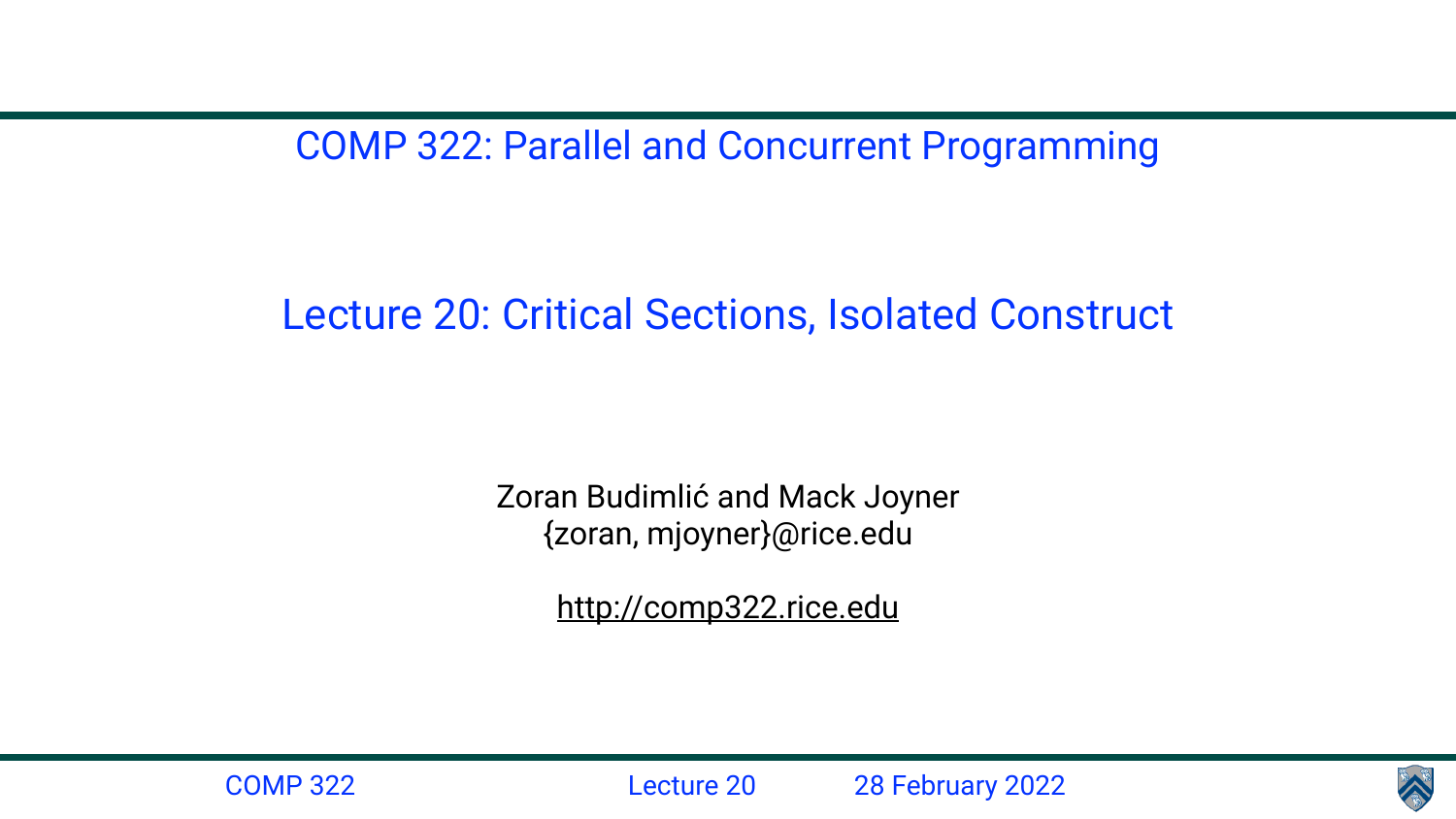# Formal Definition of Data Races (Recap)

Formally, a data race occurs on location L in a program execution with computation graph CG if

there exist steps (nodes) S1 and S2 in CG such that:

- S1 does not depend on S2 and S2 does not depend on S1 i.e., there is no path of dependence edges from S1 to S<sub>2</sub> or from S<sub>2</sub> to S<sub>1</sub> in C<sub>G</sub>, and
- Both S1 and S2 read or write L, and at least one of the accesses is a write.

• How should conflicting accesses be handled in general, when outcome may be nondeterministic? Focus of the "Concurrency" part of the course (nondeterministic parallelism)

However, there are many cases in practice when two tasks may legitimately need to perform





conflicting accesses to shared locations without incurring data races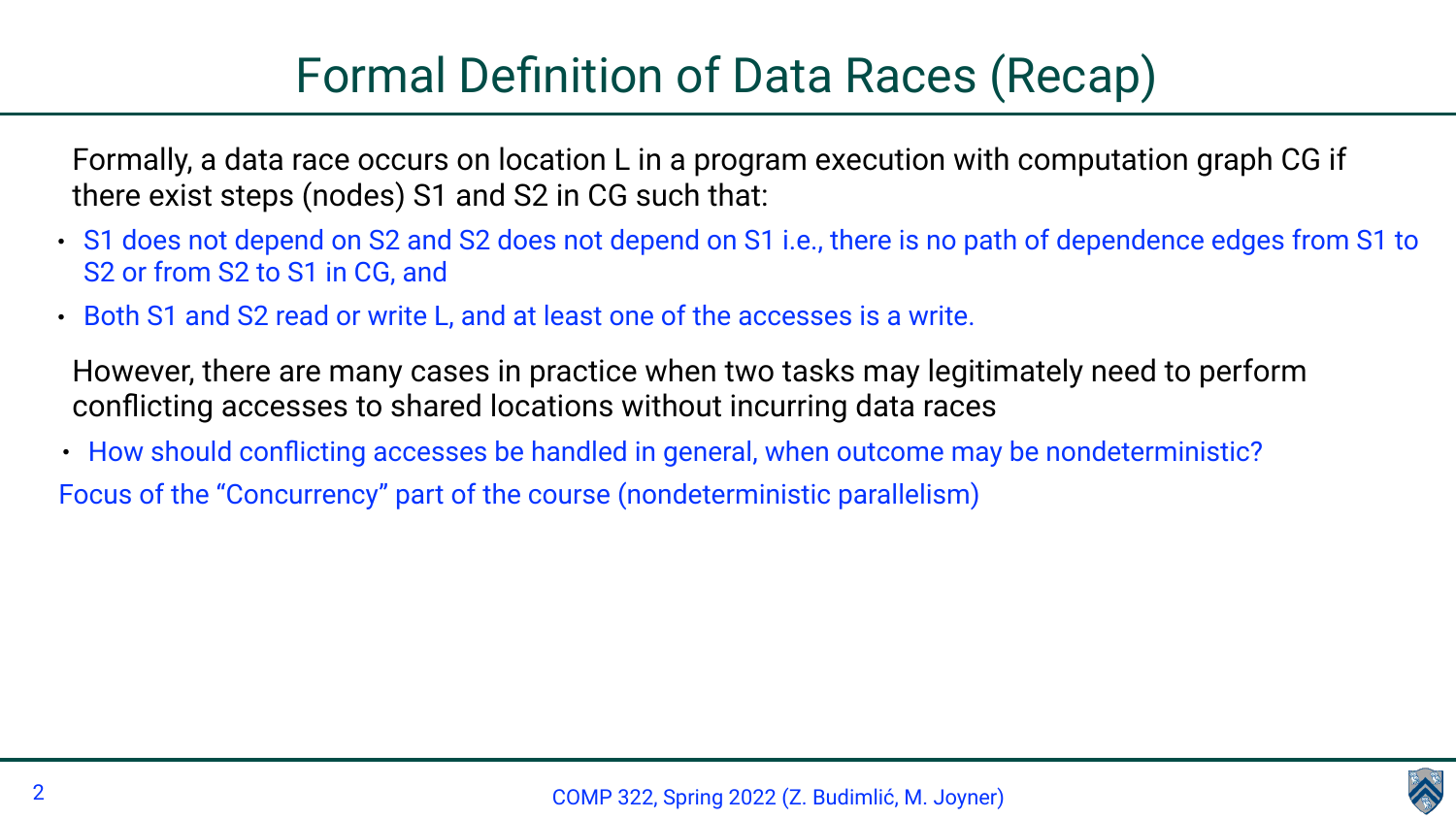

## Conflicting accesses --- need for "mutual exclusion"

```
1. class DoublyLinkedListNode {
2. DoublyLinkedListNode prev, next;
3. . . .
4. void delete() {
5. \{ // start of desired mutual exclusion region
6. this.prev.next = this.next;
7. this.next.prev = this.prev;
8. \} // end of desired mutual exclusion region
9. . . . / remaining code in delete() that does not need mutual exclusion
10. }
11. } // DoublyLinkedListNode
12. . . .
13. static void deleteTwoNodes(final DoublyLinkedListNode L) {
14. finish(() \rightarrow (15. DoublyLinkedListNode second = L.next;
16. DoublyLinkedListNode third = second.next;
17. \text{async}() \rightarrow \{ \text{second delete}(); \}18. \qquad \qquad \text{async}(() \rightarrow \{ \text{third.delete}(); \}); // conflicts with previous async
19. });
20. }
```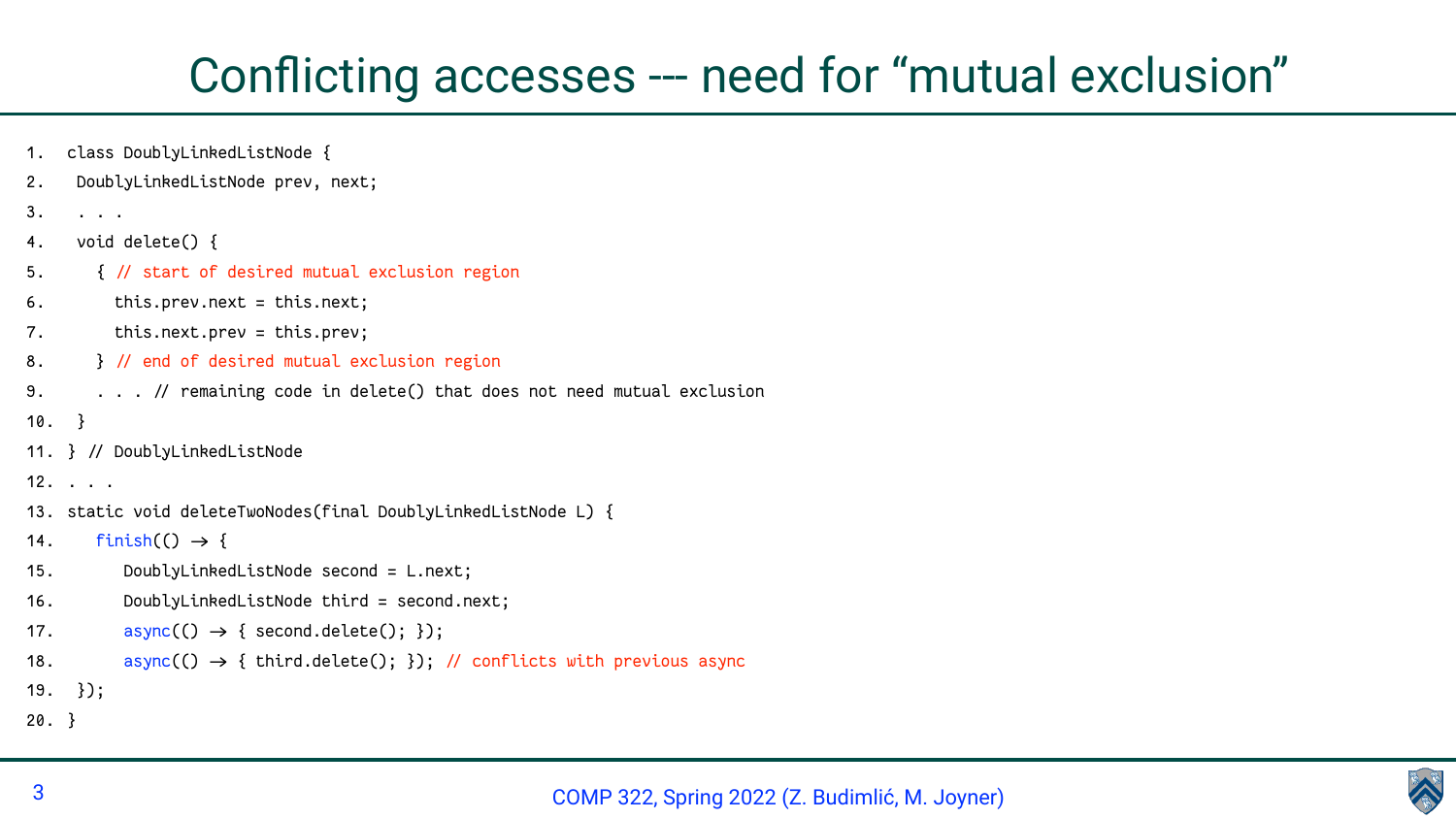• The predominant approach to ensure mutual exclusion proposed many years ago is to enclose the

• "In concurrent programming a critical section is a piece of code that accesses a shared resource (data structure or device) that must not be concurrently accessed by more than one thread of execution. A critical section will usually terminate in fixed time, and a thread, task or process will have to wait a fixed time to enter it (aka bounded waiting). Some synchronization mechanism is required at the entry and exit of the critical





- code region in a *critical section*.
- section to ensure exclusive use, for example a semaphore." [http://en.wikipedia.org/wiki/Critical\\_section](http://en.wikipedia.org/wiki/Critical_section)
- Also known as the "Monitor Concurrency Pattern"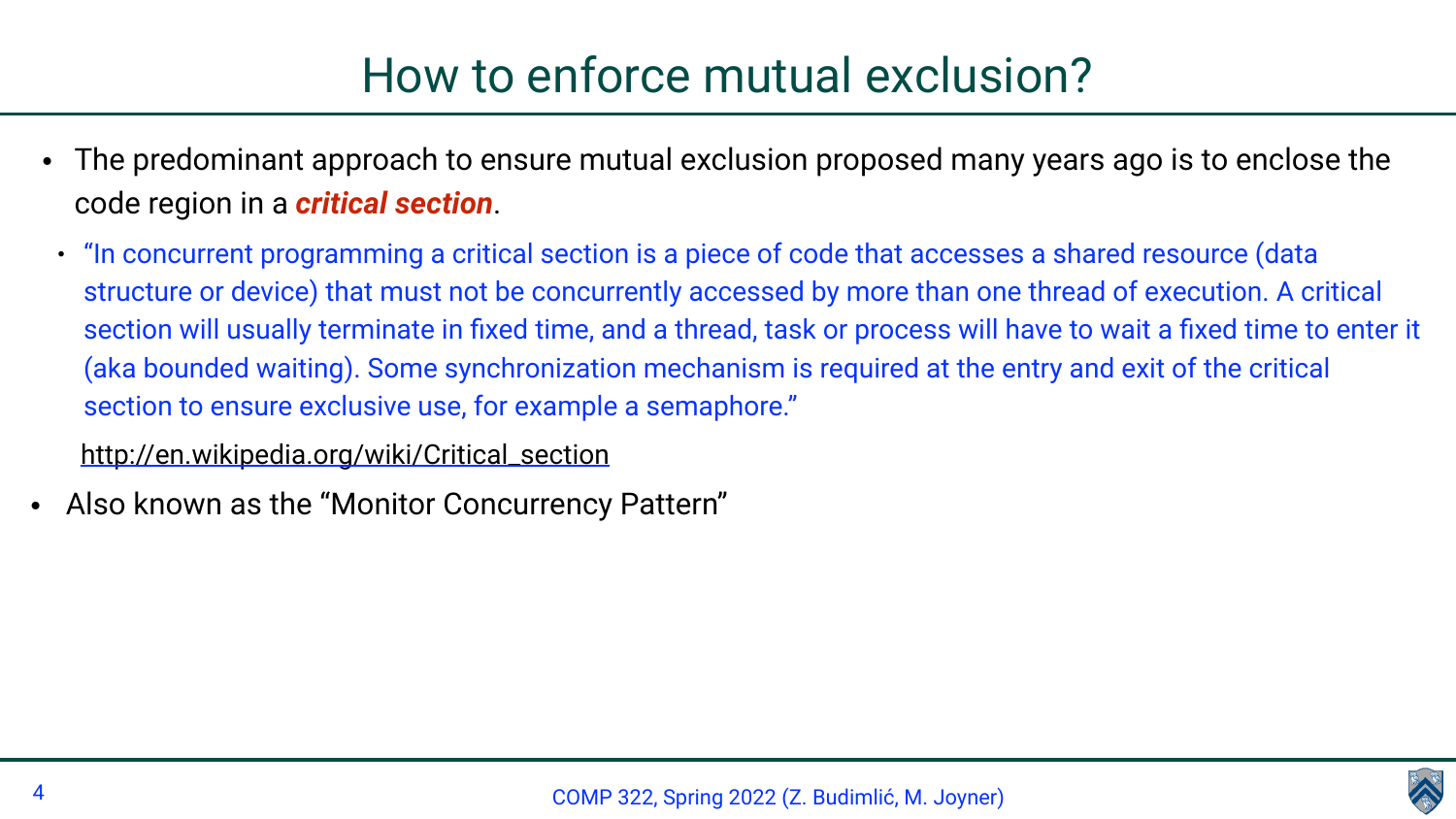



- isolated  $() \rightarrow \text{body> }$ ;
- Isolated construct identifies a critical section
- Two tasks executing isolated constructs are guaranteed to perform them in mutual exclusion • Isolation guarantee only applies to (isolated, isolated) pairs of constructs, not to (isolated, non-isolated) pairs of
	- constructs
- Isolated constructs may be nested
	- An inner isolated construct is redundant
- Blocking parallel constructs are forbidden inside isolated constructs • Isolated constructs must not contain any parallel constructs that perform a blocking operation
	- - finish, future get, next
	- Non-blocking task (async task, future task, data-drive task) creation is permitted, but isolation guarantee only applies to the creation of the task, not to its execution
- Isolated constructs can never cause a deadlock
	- Other techniques for enforcing mutual exclusion (e.g., locks) could lead to a deadlock, if used incorrectly
- "Global isolated" construct is semantically equivalent to a "*global lock*"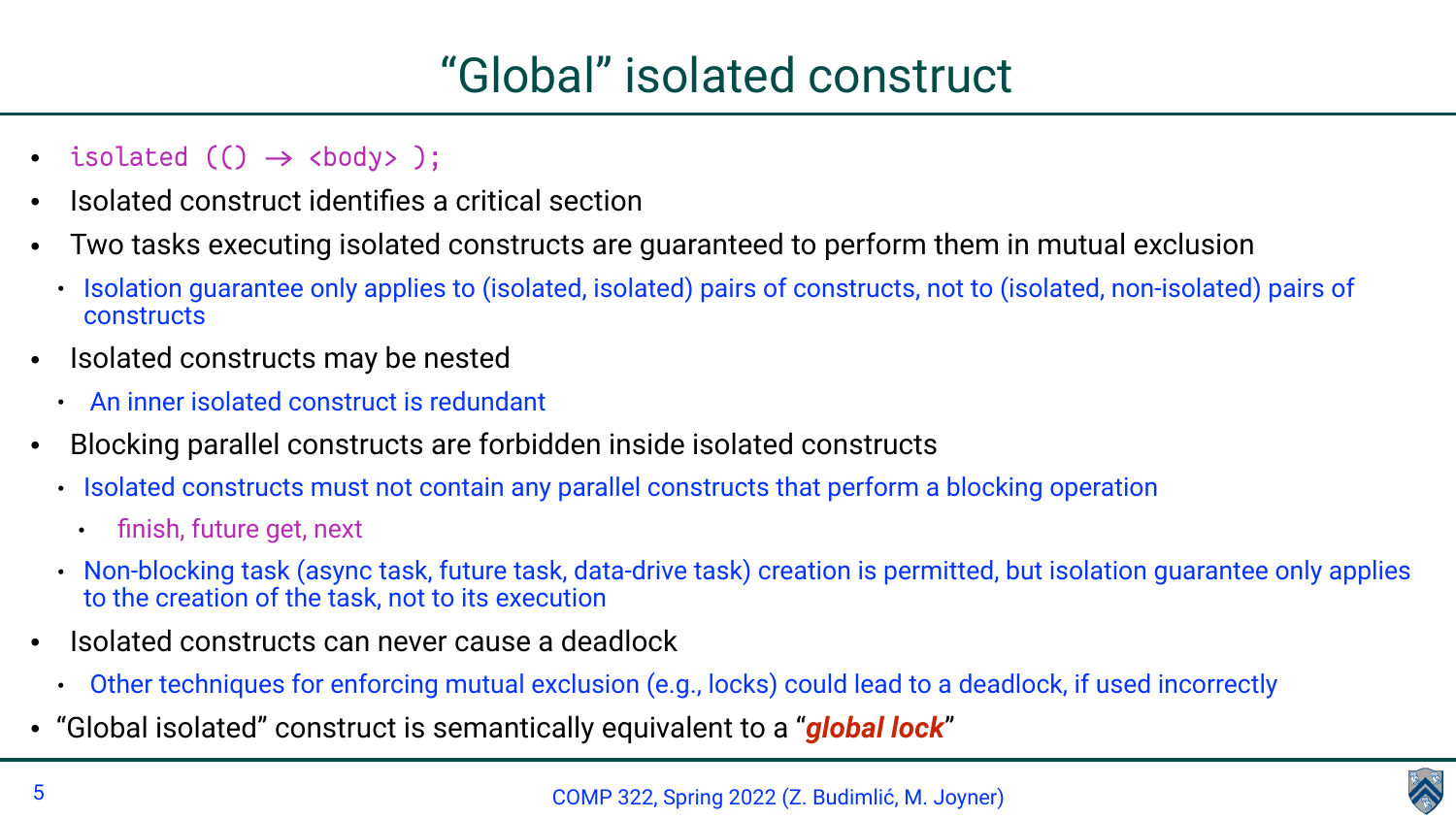



### Use of isolated to fix previous example with conflicting accesses

```
1. class DoublyLinkedListNode {
2. DoublyLinkedListNode prev, next;
3. . . .
4. void delete() {
5. isolated(() \rightarrow { // start of desired mutual exclusion region
6. this.prev.next = this.next;
7. this.next.prev = this.prev;
8. \}; // end of desired mutual exclusion region
9. . . . / other code in delete() that does not need mutual exclusion
10. }
11. } // DoublyLinkedListNode
12. . . .
13. static void deleteTwoNodes(final DoublyLinkedListNode L) {
14. finish(() \rightarrow (15. DoublyLinkedListNode second = L.next;
16. DoublyLinkedListNode third = second.next;
17. async() \rightarrow {second delete(); }18. async(O \rightarrow \{ third.delete(); \rbrace); // conflicts with previous async
19. });
20. }
```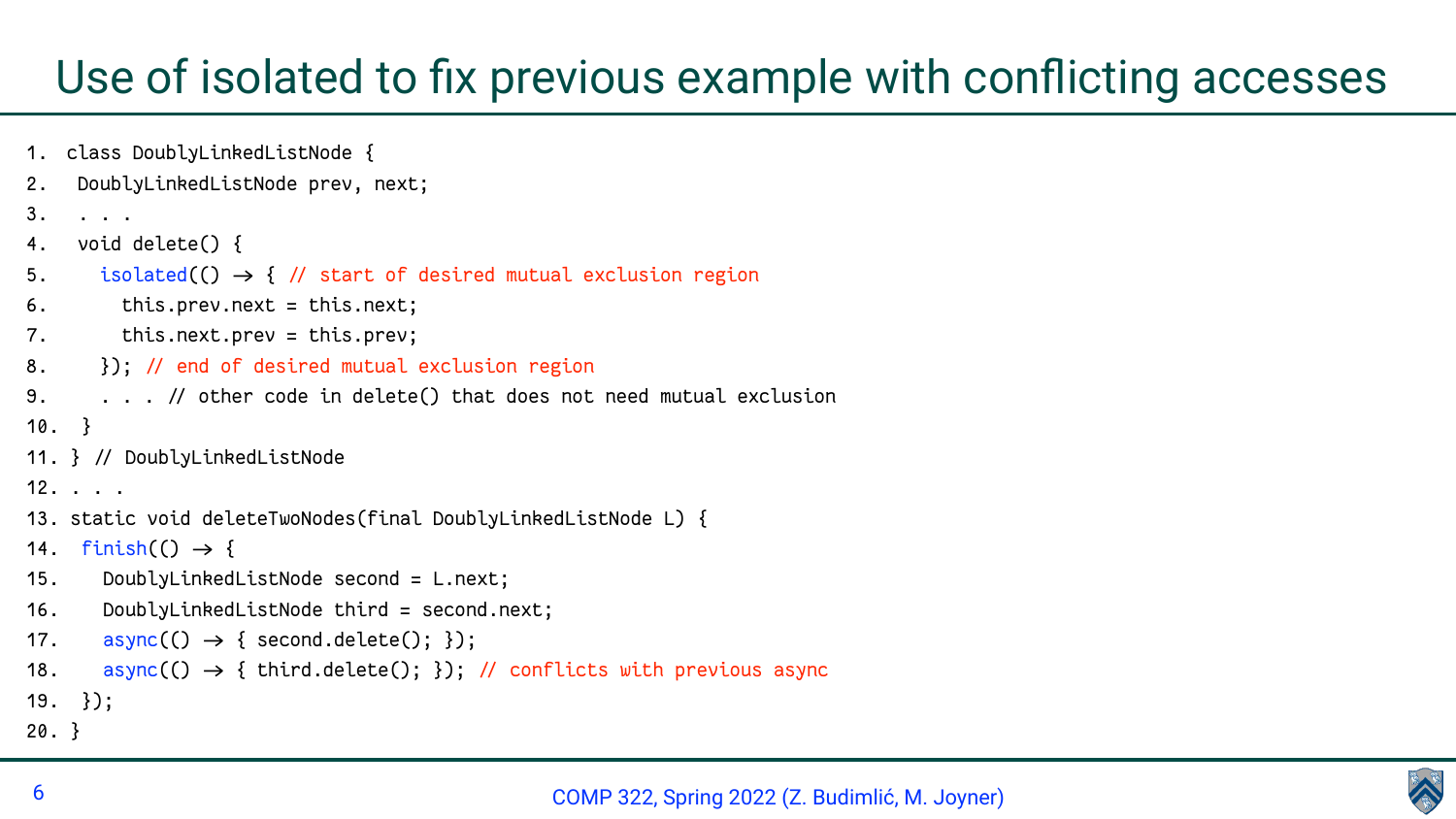



- 
- $isolated() \rightarrow { doWork(1); )};$

### Compute the CPL for this program with a global isolated construct.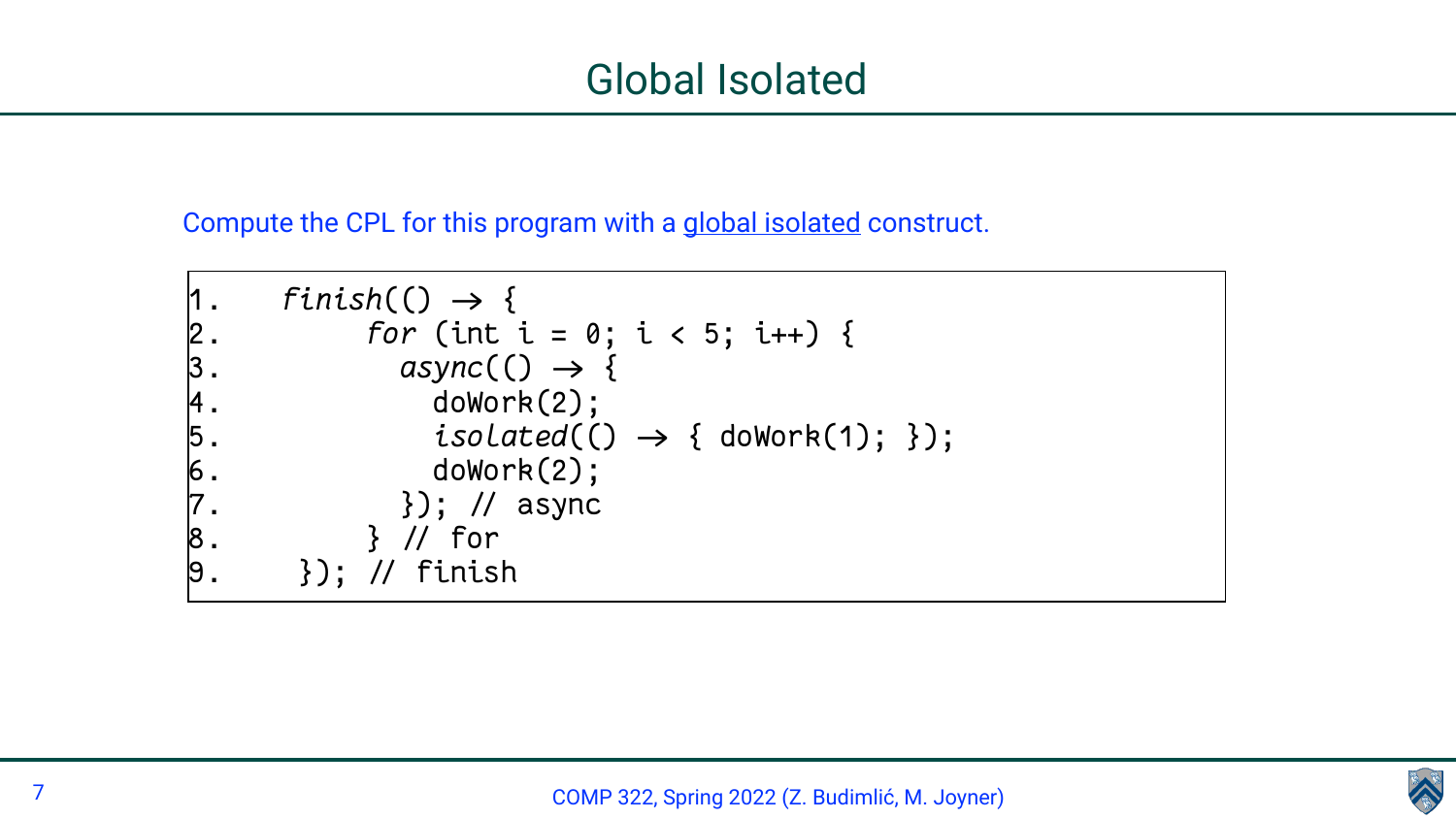- isolated (Object participant1,  $() \rightarrow$  <br/>body>);
- isolated (Object participant1, Object participant2,  $() \rightarrow$  <br/>body>);
- 
- isolated (Object[] participants, ()  $\rightarrow$  <br/>body> );
- Allows for finer-grained control of critical sections
- Two isolated constructs that have an empty intersection of participant objects do not interfere
- 
- Deadlock guarantee still applies
	- Implementation makes sure the objects are acquired in a global order
	- Object-based isolated construct is *not* semantically the same as per-object locking
- intersection of object lists)
- Standard isolated is equivalent to "isolated(\*)" by default i.e., isolation across all objects
- Related concept: Java Synchronized blocks and methods





```
• isolated (Object participant1, Object participant2, Object participant3, () \rightarrow <br/>body>);
```
When nesting (still redundant), the inner isolated participant object set has to be a subset of the outer one

• Serialization edges are only added between isolated steps with at least one common object (non-empty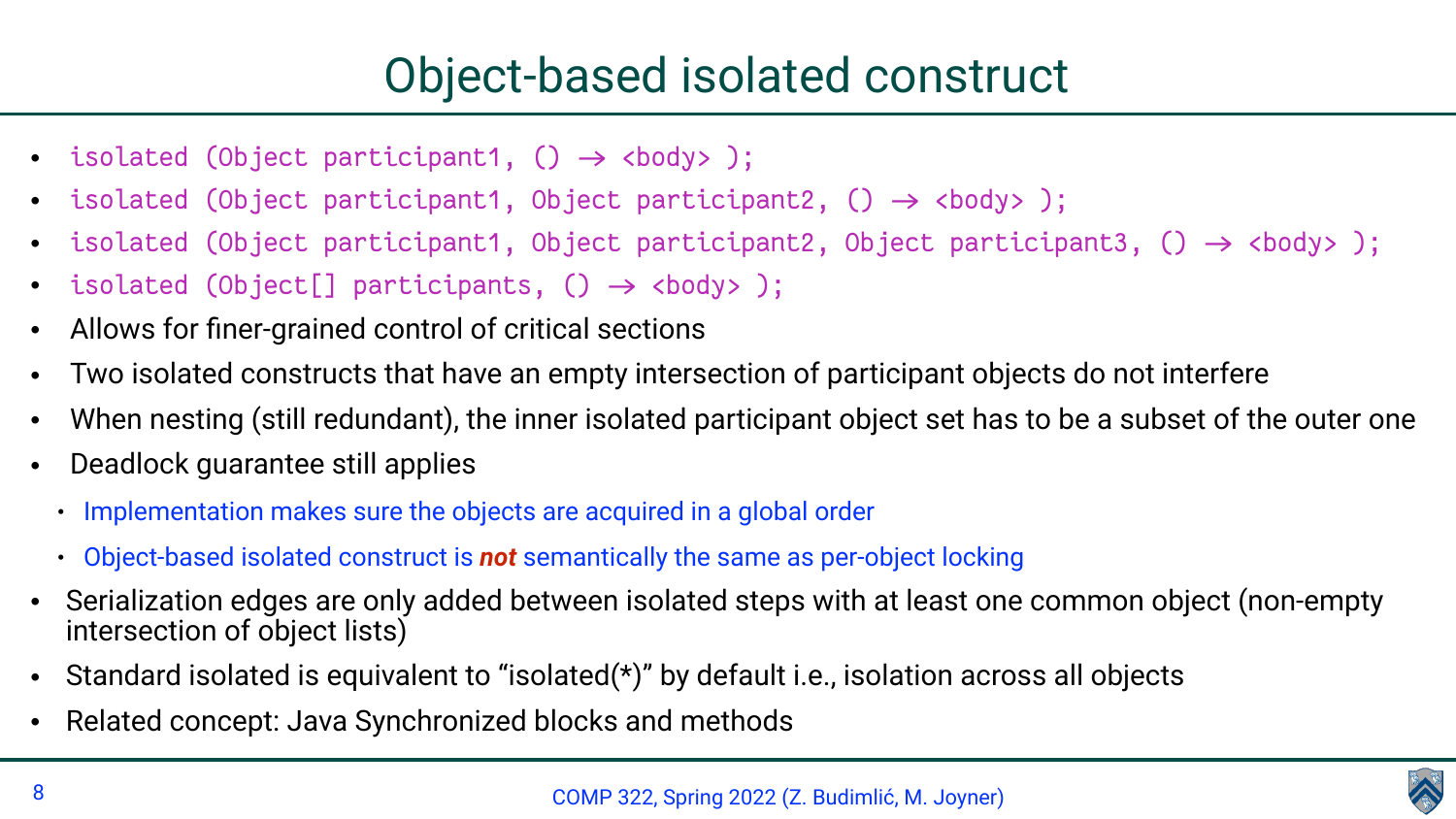# Serialized Computation Graph for Isolated Constructs

- Model each instance of an isolated construct as a distinct step (node) in the CG.
- Need to reason about the *order* in which interfering isolated constructs are executed
	- Complicated because the order of isolated constructs may vary from execution to execution
- Introduce Serialized Computation Graph (SCG) that includes a specific ordering of all interfering isolated constructs.
	- SCG consists of a CG with additional serialization edges.
	- Each time an isolated step, S′, is executed, we add a serialization edge from S to S′ for each prior "interfering" isolated step, S
		- Two "global isolated" constructs always interfere with each other
		- Interference of "object-based isolated" constructs depends on intersection of object sets
		- Serialization edge is not needed if S and S' are already ordered in CG
	- An SCG represents a set of schedules in which all interfering isolated constructs execute in the same order.



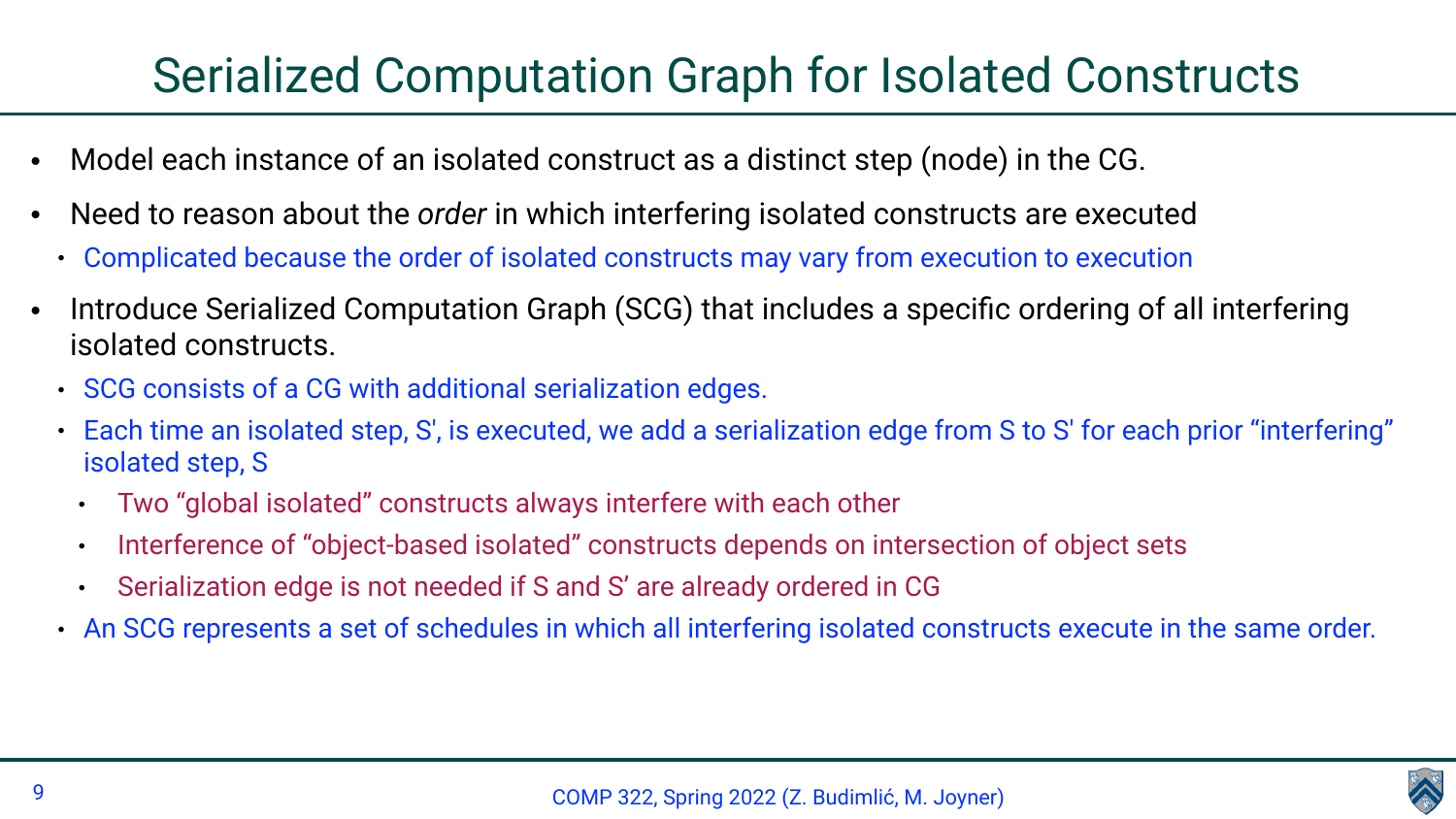



### Example of Serialized Computation Graph with Serialization Edges for v10-v16-v11 order

**v11:** isolated  $\{x^{++}; y = 11; \}$ **v16:** isolated  $\{x^{++}; y = 16; \}$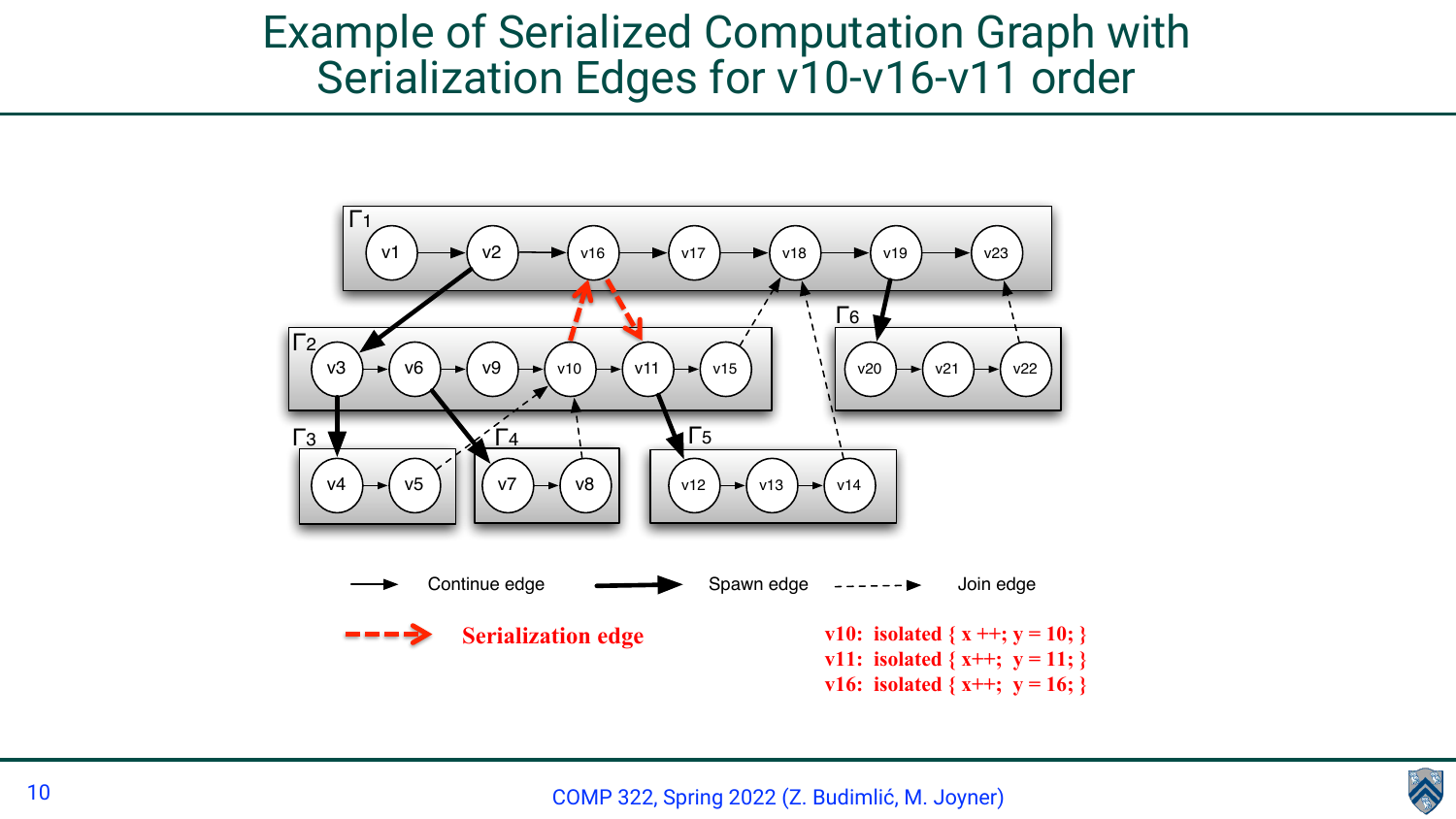



### Example of Serialized Computation Graph with Serialization Edges for v10-v16-v11 order

Data race definition can be applied to Serialized Computation Graphs (SCGs) just like regular CGs

**v11:** isolated  $\{x^{++}; y = 11; \}$ **v16:** isolated  $\{x^{++}; y = 16; \}$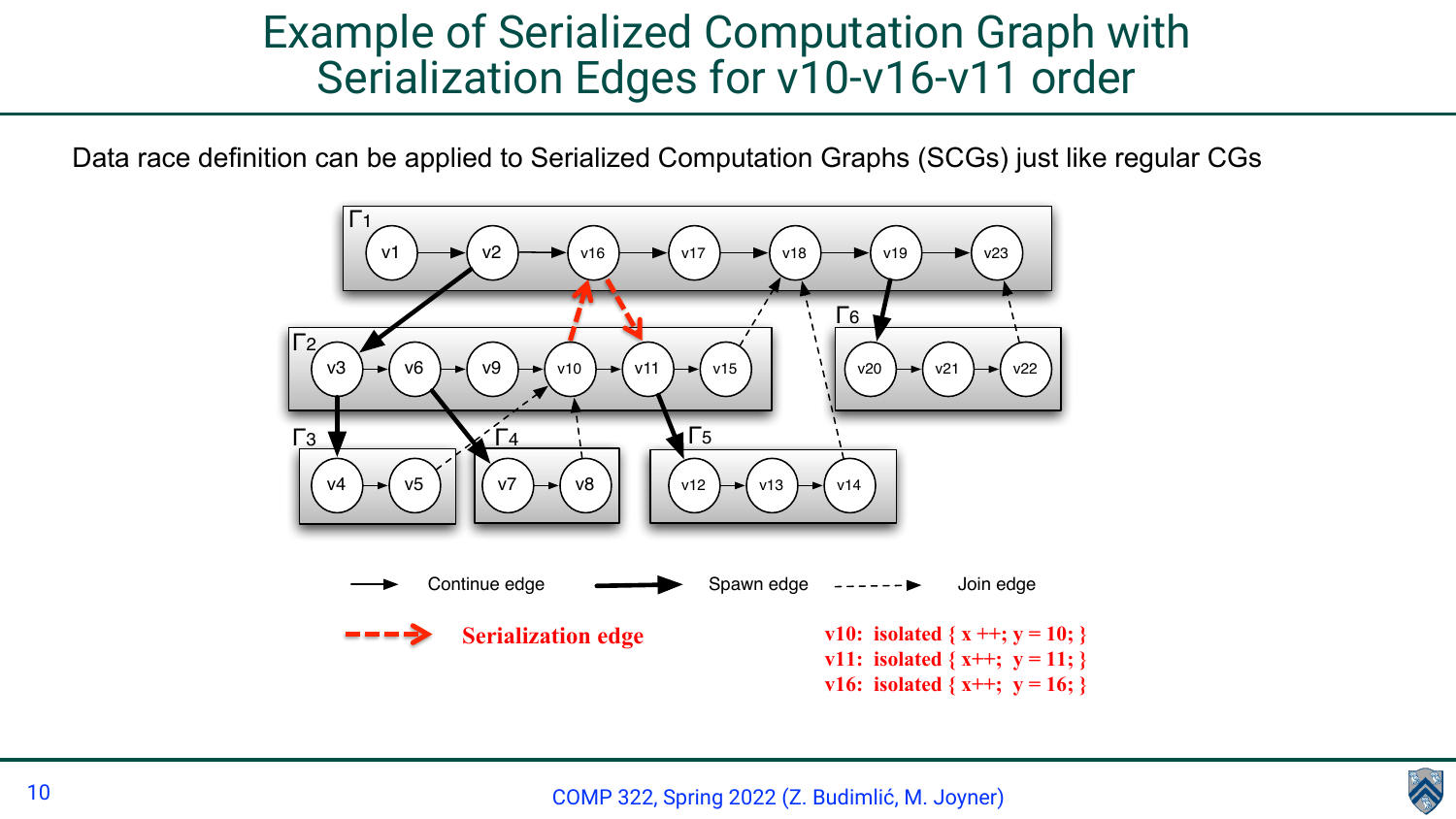

### Example of Serialized Computation Graph with Serialization Edges for v10-v16-v11 order

Data race definition can be applied to Serialized Computation Graphs (SCGs) just like regular CGs

**Serialization edge** v10: isolated  $\{x ++; y = 10; \}$ **v11:** isolated  $\{x^{++}; y = 11; \}$ **v16:** isolated  $\{x^{++}; y = 16; \}$ 

### Have to consider all possible orderings of interfering isolated constructs to establish data race freedom!



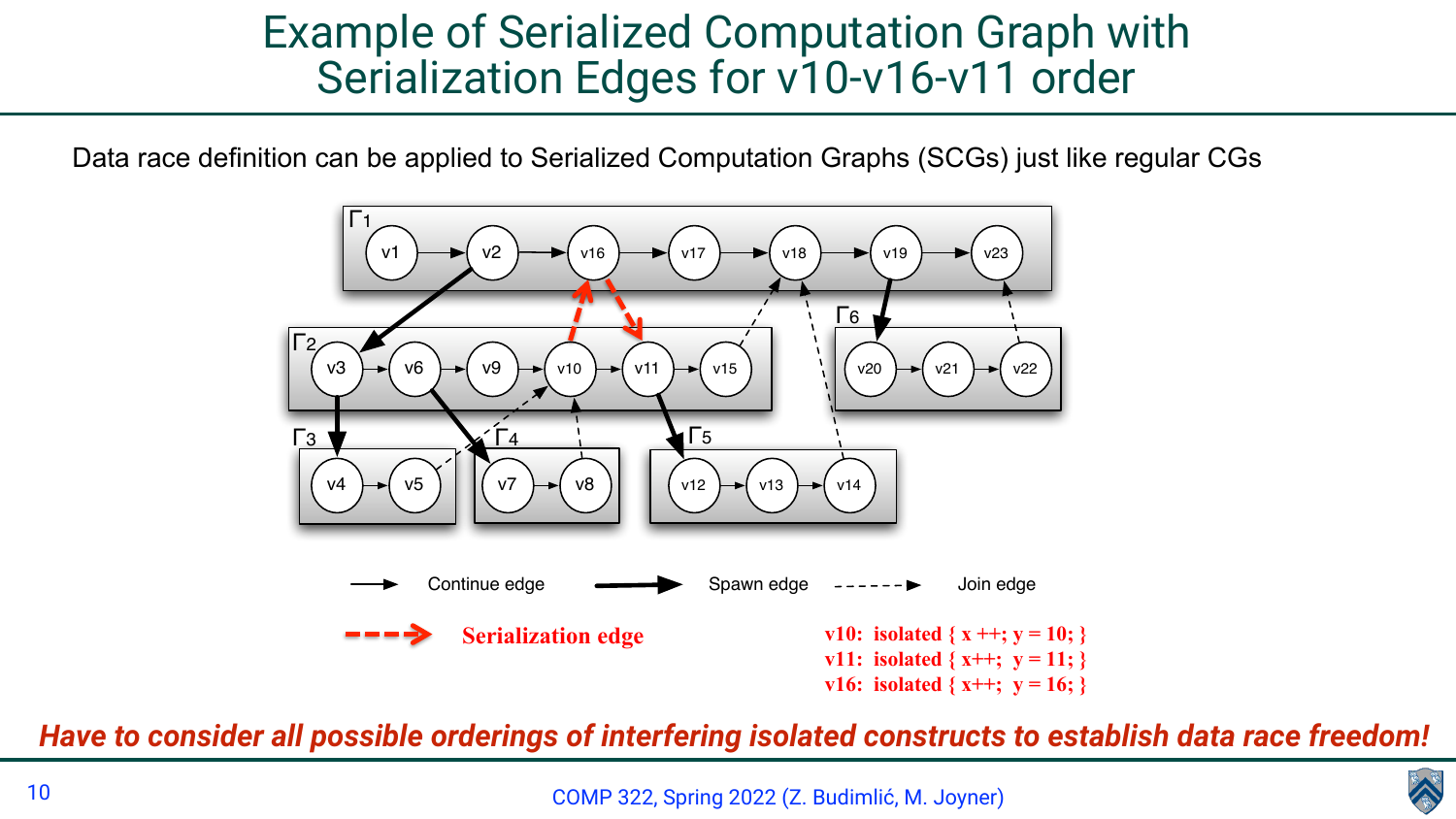

|                | 1. class DoublyLinkedListNode {                                  |
|----------------|------------------------------------------------------------------|
| 2.             | DoublyLinkedListNode prev, next;                                 |
| 3.             |                                                                  |
|                | 4. void delete() $\{$                                            |
| 5.             | isolated(?, ?,, $() \rightarrow \{$ // object-ba:                |
| 6.             | this.prev.next = this.next;                                      |
| 7.             | this.next.prev = this.prev;                                      |
| 8.             | $\{\}$ ;                                                         |
| 9 <sub>1</sub> | $\mathbf{r}=\mathbf{r}+\mathbf{r}$                               |
| 10.            | $\rightarrow$                                                    |
|                | 11. } // DoublyLinkedListNode                                    |
|                | $12. \t1. \t1.$                                                  |
|                | 13. static void deleteTwoNodes(final DoublyL                     |
|                | 14. $flink() \rightarrow \{$                                     |
| 15.            | DoublyLinkedListNode second = L.next;                            |
|                | 16. DoublyLinkedListNode third = second.n                        |
|                | 17. $\text{async}(() \rightarrow \{ \text{ second delete}(); \}$ |
| 18.            | $async() \rightarrow { third.delete(); })$                       |
|                | $19. \t3)$ ;                                                     |
| $20. \}$       |                                                                  |

## DoublyLinkedListNode with Object-Based Isolation

based isolation

LyLinkedListNode L) {

. next;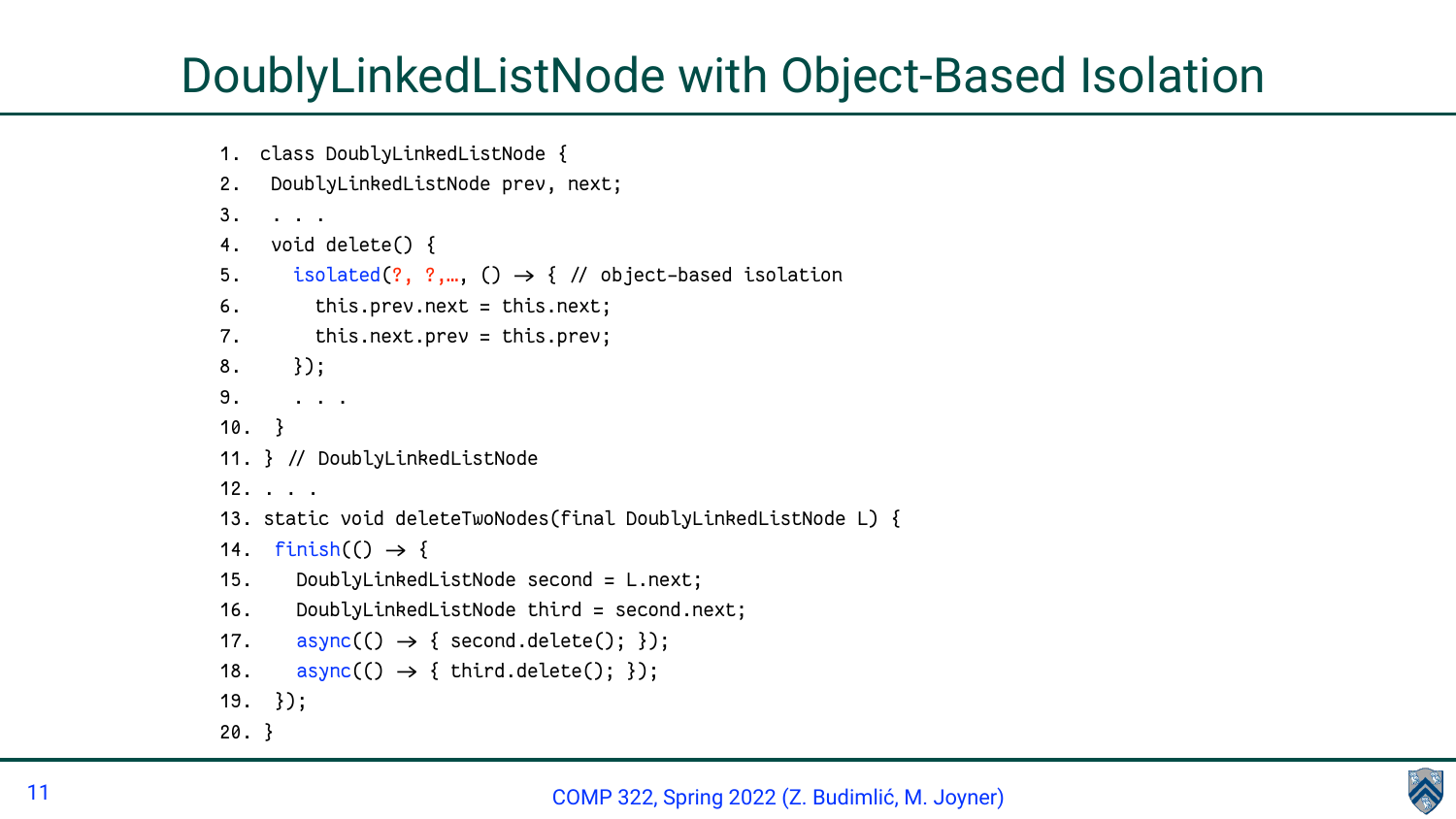

5. isolated(this.prev, this, this.next, () > { / object-based isolation

JuinkedListNode L) {

. next;

| 1.             | class DoublyLinkedListNode {                                      |
|----------------|-------------------------------------------------------------------|
| 2.             | DoublyLinkedListNode prev, next;                                  |
| 3.             |                                                                   |
| 4.             | $void delete()$ {                                                 |
| 5.             | isolated(this.prev, this, this.next,                              |
| 6.             | this.prev.next = this.next;                                       |
| 7.             | this.next.prev = this.prev;                                       |
| 8.             | $\}$ );                                                           |
| 9 <sub>1</sub> | $\mathbf{1}=\mathbf{1}=\mathbf{1}$                                |
| 10.            | $\rightarrow$                                                     |
|                | 11. } // DoublyLinkedListNode                                     |
|                | 12.                                                               |
|                | 13. static void deleteTwoNodes(final DoublyL                      |
|                | 14. $finish()) \rightarrow \{$                                    |
| 15.            | DoublyLinkedListNode second = L.next;                             |
|                | 16. DoublyLinkedListNode third = second.n                         |
|                | 17. $\text{async}(() \rightarrow \{ \text{ second.} delete(); \}$ |
| 18.            | $async(() \rightarrow { third.delete(); })$                       |
|                | $19. \t3)$ ;                                                      |
| $20. \}$       |                                                                   |

# DoublyLinkedListNode with Object-Based Isolation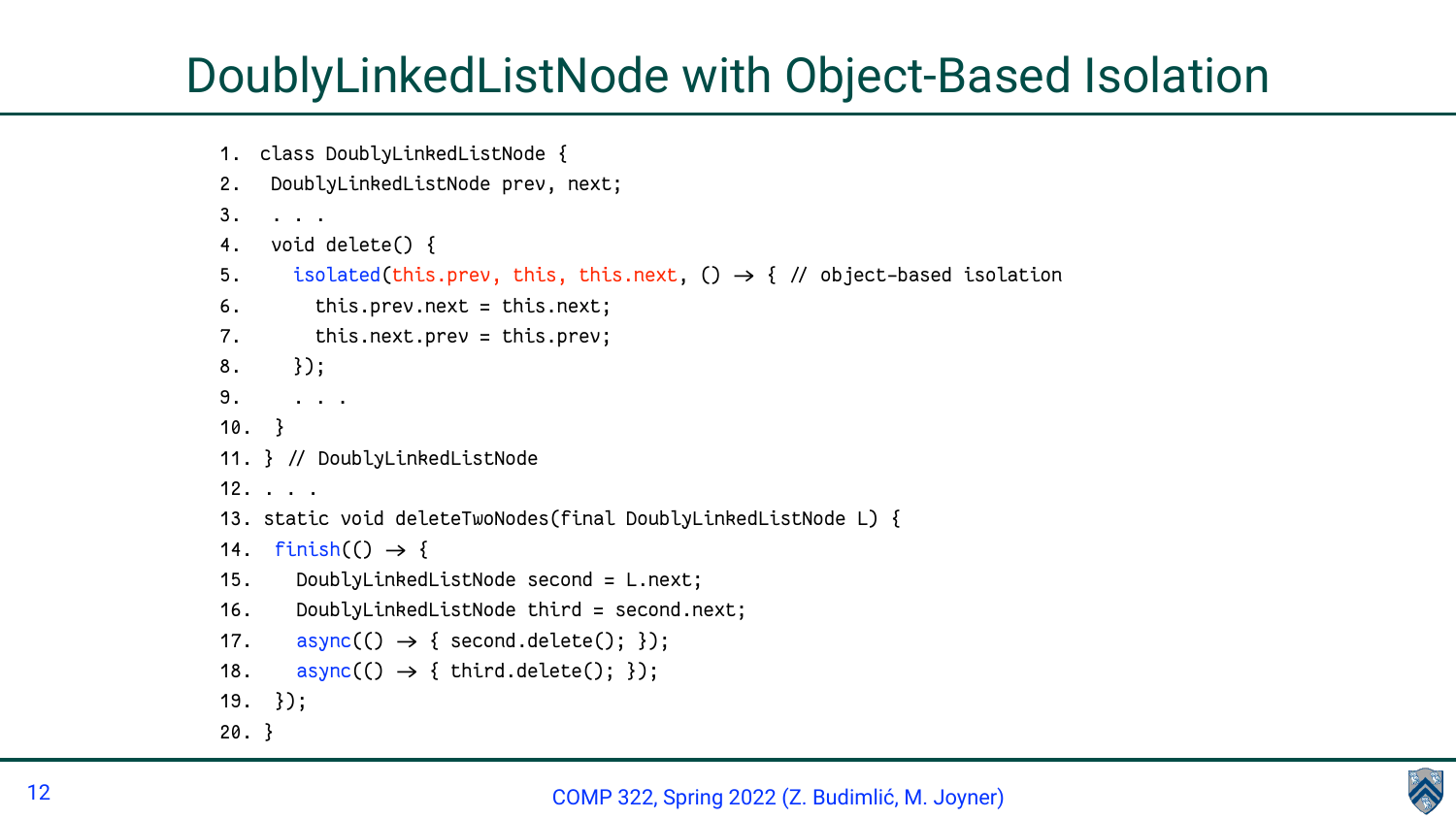

## Pros and Cons of Object-Based Isolation

- Pros
- Increases parallelism relative to critical section approach
- Simpler approach than "locks" (which we will learn later)
- Deadlock-freedom property is still guaranteed
- **Cons**
- Programmer needs to worry about getting the participant objects right
- Participant objects can only be specified at start of the isolated construct
- Large participant object arrays can contribute to large overheads